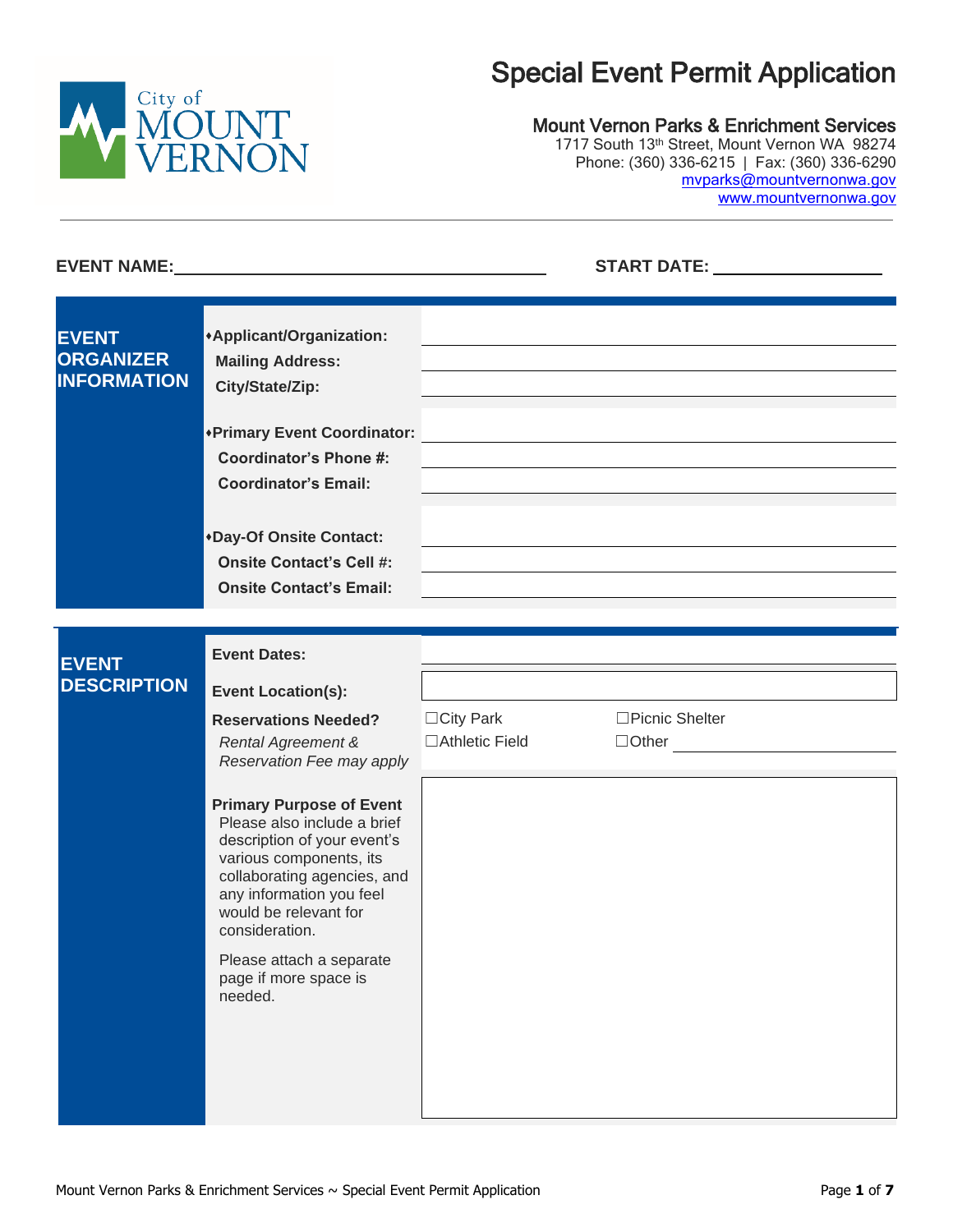| <b>EVENT</b><br><b>DESCRIPTION</b><br>(CONTINUED) | <b>Target Audience &amp; Ages:</b><br><b>Estimated Daily Crowd Size:</b>         |  |                                                |  |
|---------------------------------------------------|----------------------------------------------------------------------------------|--|------------------------------------------------|--|
|                                                   | <b>Number of Staff/Volunteers</b><br>supporting Event:                           |  |                                                |  |
|                                                   | Is this an annual Event?                                                         |  | $\square$ No $\square$ Yes If yes, year began: |  |
|                                                   | If applicable, describe any<br>substantial changes from<br>previous year:        |  |                                                |  |
|                                                   | <b>Which Event Components</b><br>require a fee for<br>participation? Fee Amount? |  |                                                |  |

# **EVENT COMPONENTS**

#### ATTACH SEPARATE PAGE, IF MORE SPACE IS NEEDED

| <b>Event</b>          | <b>Component</b>             |             | (Open to the Public) | <b>Time Setup</b> | <b>Teardown</b> |                            |  |
|-----------------------|------------------------------|-------------|----------------------|-------------------|-----------------|----------------------------|--|
| <b>Component Name</b> | Location                     | <b>Date</b> | <b>Start Time</b>    | <b>End Time</b>   | begins          | <b>Complete by</b>         |  |
| ex: Street Fair       | South 1st Street             | May 16      | 8 AM                 | <b>8 PM</b>       |                 | May 15, 3 PM May 17, 10 AM |  |
| ex: Live Music        | Edgewater Park               | May 16      | 11:30 AM             | 4 PM              | May 15, 3 PM    | May 16, 8 PM               |  |
| ex: Food Court        | <b>Skagit Riverwalk Park</b> | May 16      | 10 AM                | 5 PM              | May 16, 7 AM    | May 16, 8 PM               |  |
| ex: 5k Run/Walk       | <b>Starts Lions Park</b>     | May 16      | 9 AM                 | 11 AM             | 7 AM            | <b>12 PM</b>               |  |
|                       |                              |             |                      |                   |                 |                            |  |
|                       |                              |             |                      |                   |                 |                            |  |
|                       |                              |             |                      |                   |                 |                            |  |
|                       |                              |             |                      |                   |                 |                            |  |
|                       |                              |             |                      |                   |                 |                            |  |
|                       |                              |             |                      |                   |                 |                            |  |
|                       |                              |             |                      |                   |                 |                            |  |
|                       |                              |             |                      |                   |                 |                            |  |

**FIREWORKS / PYROTECHNICS** **Proposed Launch Location:**

**Fireworks Provider Name:**

**Fireworks Provider Phone:**

**Fireworks Provider Email:**

❖ Firework displays require approved "Public Fireworks Display Permit" issued by the City of Mount Vernon's Fire Marshal. Organizers must direct the Pyrotechnic Provider to contact the City Fire Marshal's office at least 30-days in advance of launch date at (360) 336-6277 for application instructions. The Provider will also be required to provide to the City insurance documentation which meets the City's minimum requirements.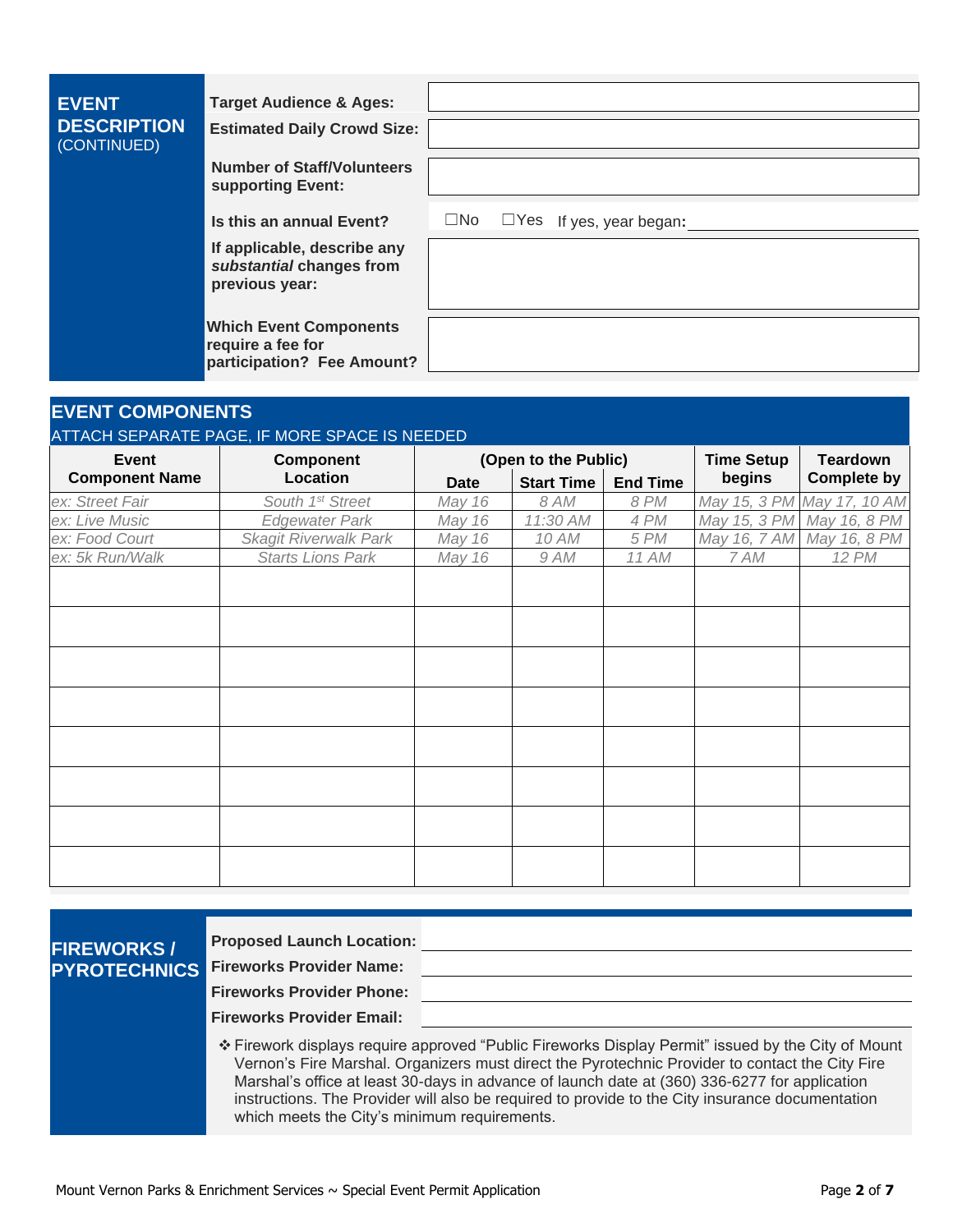| PARADE,                            | Application.                                                                      | A detailed map indicating route, staging, and disbanding areas must be submitted with |
|------------------------------------|-----------------------------------------------------------------------------------|---------------------------------------------------------------------------------------|
| <b>MARCH</b><br>or RALLY           | <b>Start Location:</b>                                                            |                                                                                       |
|                                    | <b>End Location:</b>                                                              |                                                                                       |
|                                    | Describe areas to be used<br>for Check-in & Staging:                              |                                                                                       |
|                                    | <b>Time Check-in &amp; Staging</b><br><b>Begins:</b>                              |                                                                                       |
|                                    | <b>Describe participant route</b><br>for disbanding or return to<br>staging area: |                                                                                       |
|                                    |                                                                                   |                                                                                       |
| <b>ROAD or TRAIL</b>               | Application.                                                                      | A detailed map indicating route(s), staging & disbanding areas must be submitted with |
| <b>RUN / WALK /</b><br><b>RIDE</b> | <b>Check-in Location</b><br>& Start Time:                                         |                                                                                       |
|                                    | <b>Start Location(s):</b>                                                         |                                                                                       |
|                                    | <b>End Location(s):</b>                                                           |                                                                                       |
|                                    | <b>Describe participant Staging</b><br>area prior to start:                       |                                                                                       |
|                                    | Time all participants will be<br>off roadways/trails:                             |                                                                                       |
|                                    | <b>Describe Setup/Equipment</b><br>for start & finish lines:                      |                                                                                       |
|                                    |                                                                                   |                                                                                       |
|                                    | Describe plan for traffic<br>control on roadways:                                 |                                                                                       |
|                                    |                                                                                   |                                                                                       |

| <b>TEMPORARY</b><br><b>BEER GARDEN</b> | A detailed diagram of the Garden must be included with your application. The schematic<br>must include fencing/barrier dimensions for sequestering the Garden and entrances/exits<br>including their dimensions. |                                                                                                                                                                                                                                                                                                                                                                              |  |  |  |  |
|----------------------------------------|------------------------------------------------------------------------------------------------------------------------------------------------------------------------------------------------------------------|------------------------------------------------------------------------------------------------------------------------------------------------------------------------------------------------------------------------------------------------------------------------------------------------------------------------------------------------------------------------------|--|--|--|--|
| <b>REQUIRES</b><br><b>CITY COUNCIL</b> | <b>Proposed Location:</b>                                                                                                                                                                                        |                                                                                                                                                                                                                                                                                                                                                                              |  |  |  |  |
| <b>APPROVAL</b>                        | Garden will be operated by:                                                                                                                                                                                      | □Event Organizer<br>$\Box$ Caterer, Name:                                                                                                                                                                                                                                                                                                                                    |  |  |  |  |
|                                        | Liquor provided will include                                                                                                                                                                                     | $\Box$ Beer, Wine, or Cider $\Box$ Spirits                                                                                                                                                                                                                                                                                                                                   |  |  |  |  |
|                                        |                                                                                                                                                                                                                  | ❖ A valid license/permit issued by the Washing State Liquor & Cannabis Board is required from<br>the Garden's operator and must be visibly displayed to the public during the Garden's<br>operations. The operator will also be required to provide to the City a Certificate of Liability<br>Insurance and an Endorsement page which meets the City's minimum requirements. |  |  |  |  |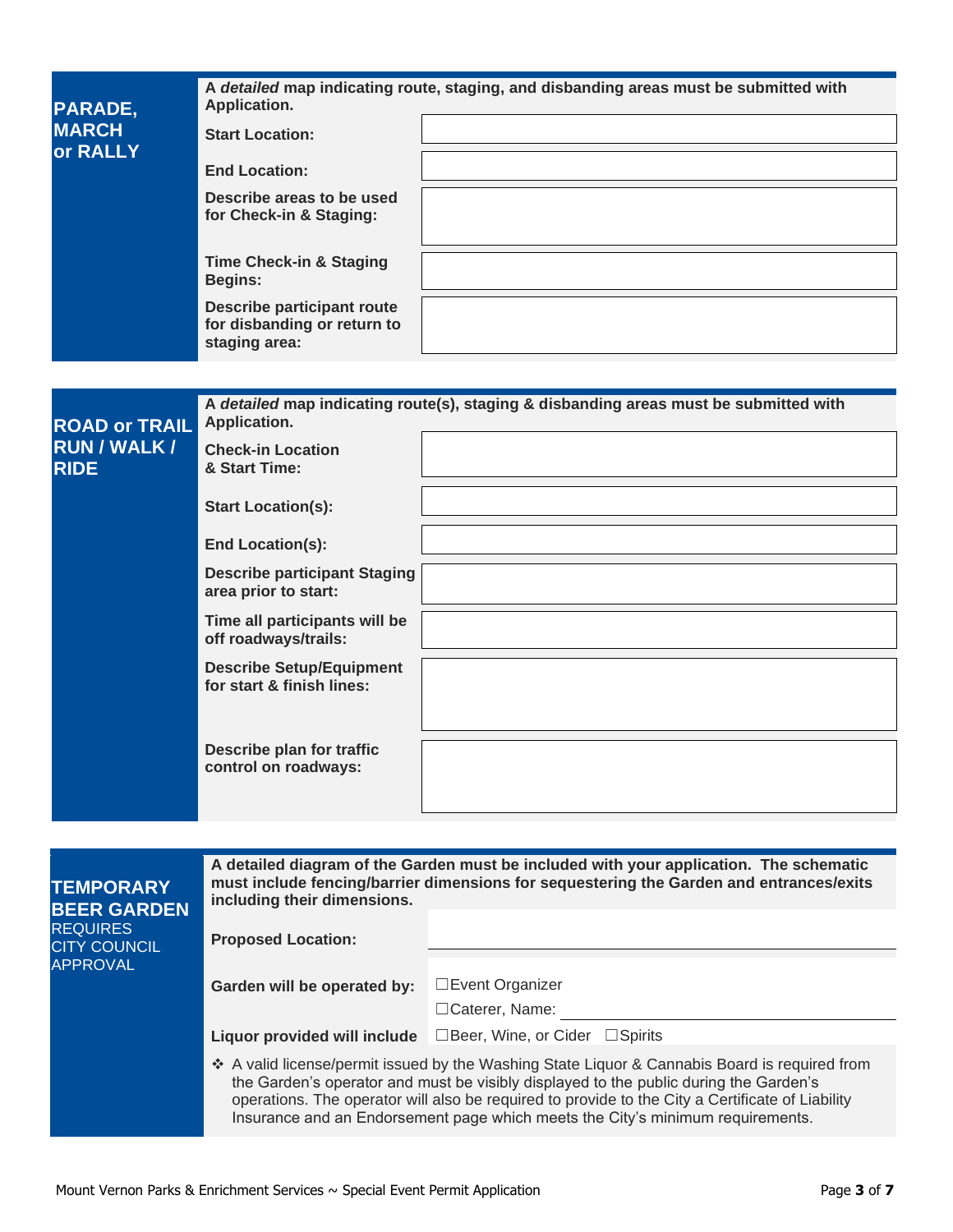|                     | Please indicate all Features that will or may potentially be included with the Event:                                                                                                                                                |  |  |  |  |  |  |
|---------------------|--------------------------------------------------------------------------------------------------------------------------------------------------------------------------------------------------------------------------------------|--|--|--|--|--|--|
| <b>EVENT</b>        |                                                                                                                                                                                                                                      |  |  |  |  |  |  |
| <b>FEATURES</b>     | Amusement Rides (i.e. Inflatables, Climbing Wall, Dunk Tanks, Carnival Rides).                                                                                                                                                       |  |  |  |  |  |  |
|                     | Describe: <u>example and the set of the set of the set of the set of the set of the set of the set of the set of the set of the set of the set of the set of the set of the set of the set of the set of the set of the set of t</u> |  |  |  |  |  |  |
|                     | Animals. (i.e. Pony Rides, Petting Zoo, Educational Demonstrations).                                                                                                                                                                 |  |  |  |  |  |  |
|                     |                                                                                                                                                                                                                                      |  |  |  |  |  |  |
|                     | Filming or Videography.                                                                                                                                                                                                              |  |  |  |  |  |  |
|                     | Exhibitors/Displays (No Sales).                                                                                                                                                                                                      |  |  |  |  |  |  |
|                     | Food Service, No Sales (Food Vendor Permit Required).                                                                                                                                                                                |  |  |  |  |  |  |
|                     | Sales of Food, Merchandise, or Services, (Vendor Permit Required).                                                                                                                                                                   |  |  |  |  |  |  |
|                     |                                                                                                                                                                                                                                      |  |  |  |  |  |  |
|                     |                                                                                                                                                                                                                                      |  |  |  |  |  |  |
|                     |                                                                                                                                                                                                                                      |  |  |  |  |  |  |
|                     |                                                                                                                                                                                                                                      |  |  |  |  |  |  |
|                     | Overnight Camping.                                                                                                                                                                                                                   |  |  |  |  |  |  |
|                     |                                                                                                                                                                                                                                      |  |  |  |  |  |  |
|                     | Other Info/                                                                                                                                                                                                                          |  |  |  |  |  |  |
|                     | Requests:                                                                                                                                                                                                                            |  |  |  |  |  |  |
|                     |                                                                                                                                                                                                                                      |  |  |  |  |  |  |
| <b>SERVICES and</b> | Please indicate all items that will be used for the event. It is assumed all items will be<br>provided by organizer unless otherwise indicated.                                                                                      |  |  |  |  |  |  |
| <b>STRUCTURES</b>   | Barricades, organizer-provided                                                                                                                                                                                                       |  |  |  |  |  |  |
|                     |                                                                                                                                                                                                                                      |  |  |  |  |  |  |
|                     |                                                                                                                                                                                                                                      |  |  |  |  |  |  |
|                     | Canopies (without sidewalls) or canopy groupings <700sqft                                                                                                                                                                            |  |  |  |  |  |  |
|                     | Canopies (without sidewalls) or canopy groupings ≥700sqft                                                                                                                                                                            |  |  |  |  |  |  |
|                     | Tents (with 1 or more sidewalls) or tent groupings <400sqft                                                                                                                                                                          |  |  |  |  |  |  |
|                     | Tents (with 1 or more sidewalls) or tent groupings ≥400sqft                                                                                                                                                                          |  |  |  |  |  |  |
|                     | Cones, organizer-provided                                                                                                                                                                                                            |  |  |  |  |  |  |
|                     |                                                                                                                                                                                                                                      |  |  |  |  |  |  |
|                     |                                                                                                                                                                                                                                      |  |  |  |  |  |  |
|                     |                                                                                                                                                                                                                                      |  |  |  |  |  |  |
|                     |                                                                                                                                                                                                                                      |  |  |  |  |  |  |
|                     | LPG/Propane Tank. Size/Gallons: 2008. 2009. 2009. 2009. 2009. 2009. 2009. 2009. 2009. 2009. 2009. 2009. 2009. 2009. 2009. 2009. 2009. 2009. 2009. 2009. 2009. 2009. 2009. 2009. 2009. 2009. 2009. 2009. 2009. 2009. 2009. 2009       |  |  |  |  |  |  |
|                     | Portable Restroom Units (coordinated by the City).                                                                                                                                                                                   |  |  |  |  |  |  |
|                     | ADA# Standard # Handwash # Extra Cleanings #                                                                                                                                                                                         |  |  |  |  |  |  |
|                     |                                                                                                                                                                                                                                      |  |  |  |  |  |  |
|                     |                                                                                                                                                                                                                                      |  |  |  |  |  |  |
|                     |                                                                                                                                                                                                                                      |  |  |  |  |  |  |
|                     |                                                                                                                                                                                                                                      |  |  |  |  |  |  |
|                     | <b>Other Info</b>                                                                                                                                                                                                                    |  |  |  |  |  |  |
|                     | or<br><b>Requests:</b>                                                                                                                                                                                                               |  |  |  |  |  |  |
|                     |                                                                                                                                                                                                                                      |  |  |  |  |  |  |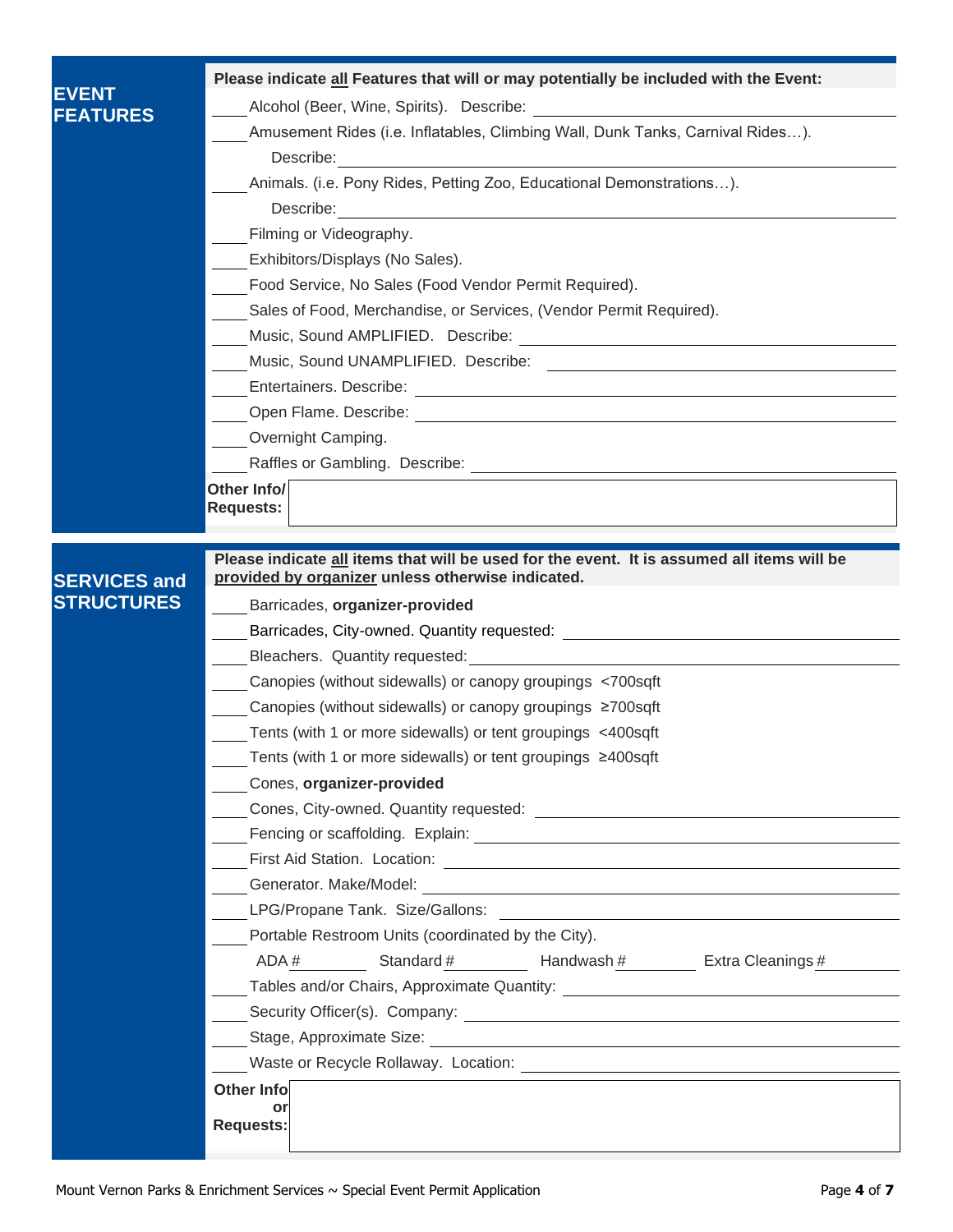## **STREET CLOSURE REQUEST (City Council Approval Required) \*will not be accepted without a map**

#### **ATTACH TO YOUR APPLICATION AND A DETAILED MAP OUTLINING THE INFORMATION BELOW**

| Street to be closed | <b>From Street/Intersection</b> | <b>To Street/Intersection</b> | <b>Closure</b><br><b>Date</b> | Close by Reopen at<br>what time what time |
|---------------------|---------------------------------|-------------------------------|-------------------------------|-------------------------------------------|
|                     |                                 |                               |                               |                                           |
|                     |                                 |                               |                               |                                           |
|                     |                                 |                               |                               |                                           |
|                     |                                 |                               |                               |                                           |
|                     |                                 |                               |                               |                                           |
|                     |                                 |                               |                               |                                           |
|                     |                                 |                               |                               |                                           |
|                     |                                 |                               |                               |                                           |
|                     |                                 |                               |                               |                                           |

#### **REQUEST TO CLOSE CITY-OWNED PUBLIC PARKING AREA**

| Name or Location of Parking Area |  | Closure Close by Reopen at<br>Date what time what time |
|----------------------------------|--|--------------------------------------------------------|
|                                  |  |                                                        |
|                                  |  |                                                        |
|                                  |  |                                                        |

| Other Info: |  |  |  |
|-------------|--|--|--|

#### **PLEASE NOTE:**

- To name additional Street/Parking Area closure requests, attach an 8.5x11 sheet of paper to this application listing the additional information in the format used above.
- If closure request is approved, it is your responsibility as the Event Organizer to directly notify ALL neighboring residents, businesses, and agencies that will be affected by the closure at least 7 days prior to the closure:

|         | o Neighboring residents and businesses |                                   |
|---------|----------------------------------------|-----------------------------------|
| $\circ$ | Mount Vernon Downtown Association      | (360) 336-3801                    |
|         | $\circ$ 9-1-1 Emergency Services       | (360) 428-3200                    |
|         | $\circ$ S.K.A.T                        | (360) 757-4433                    |
|         | ○ Mount Vernon School District         | (360) 428-6110                    |
| $\circ$ | Burlington Northern Santa Fe Railroad  | North Operations (817) 352-2992   |
|         |                                        | BNSF Headquarters: (800) 795-2673 |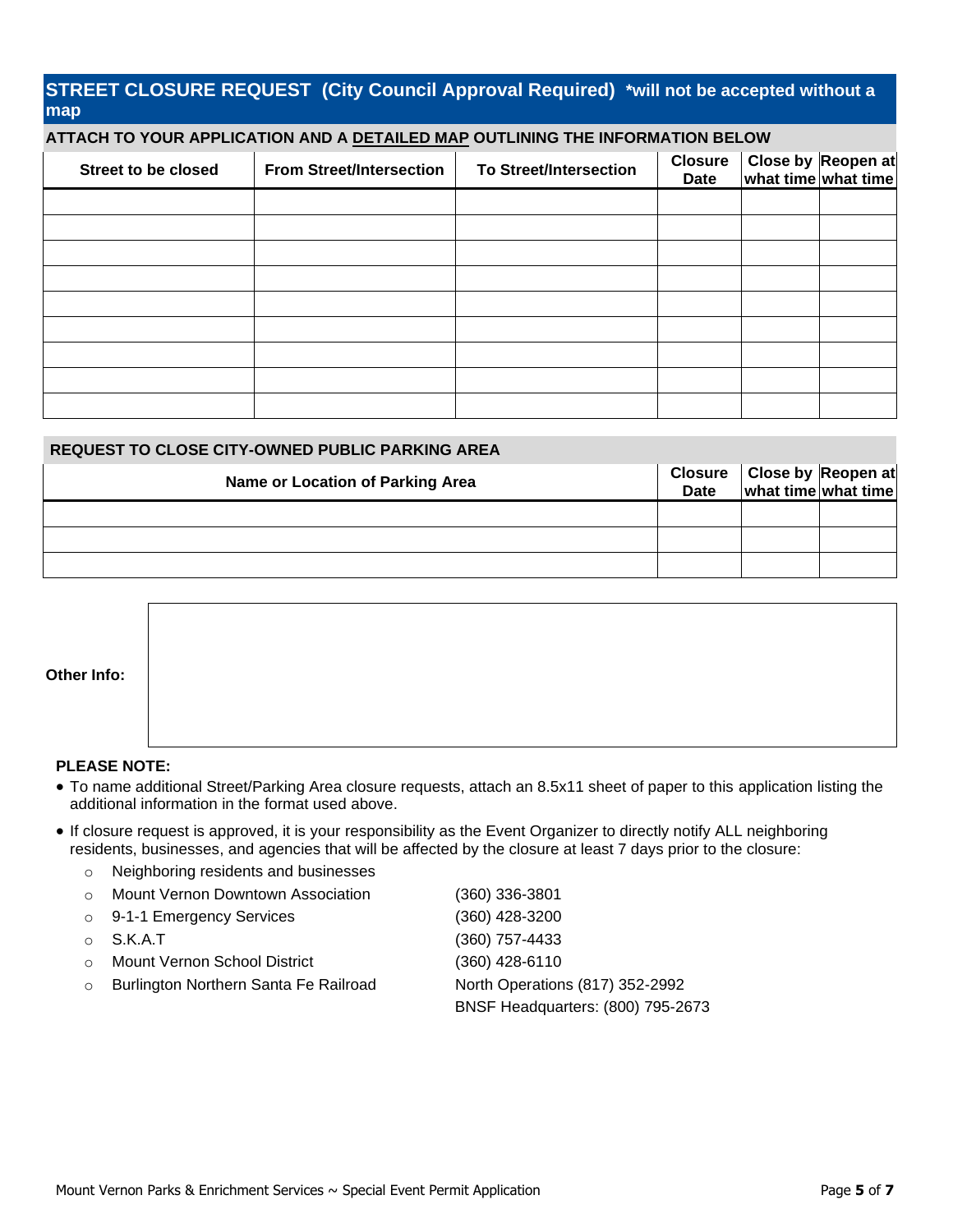| <b>EVENT</b>                | A detailed layout for the event MUST be submitted with your permit application which<br>describes at minimum your proposed locations for: |        |                                                                                  |  |  |  |  |
|-----------------------------|-------------------------------------------------------------------------------------------------------------------------------------------|--------|----------------------------------------------------------------------------------|--|--|--|--|
| <b>LAYOUT</b><br><b>MAP</b> | $\Box$ Emergency access route which maintains a<br>minimum 20' driving lane                                                               | $\Box$ | Activities (i.e. activity/information booths,<br>inflatables, amusement rides)   |  |  |  |  |
|                             | $\Box$ Event headquarters                                                                                                                 |        | $\Box$ Food vendors/food court location                                          |  |  |  |  |
| $\Box$ First aid station(s) |                                                                                                                                           |        | □ Beer Garden (including exit/entrance and                                       |  |  |  |  |
|                             | □ Portable restrooms/hand-wash stations and                                                                                               |        | fenced boundaries)                                                               |  |  |  |  |
|                             | waste/recycle rollaways                                                                                                                   |        | □ Exhibitor & Concessionaire booth locations                                     |  |  |  |  |
|                             | $\Box$ Structures erected for your event (i.e. bleachers, $\Box$<br>stage, canopies/tents)                                                |        | Propane/LPG tanks, generators, open<br>flame or spark producing equipment (other |  |  |  |  |
| during your event.          | *Your layout must also include sufficient access                                                                                          |        | than those associated with food vendors)                                         |  |  |  |  |
|                             | for extra sanitation services that may be needed                                                                                          | ❖      | Be sure that your event layout provides<br>sufficient services for the disabled. |  |  |  |  |
|                             |                                                                                                                                           |        |                                                                                  |  |  |  |  |

# **AGREEMENT and INDEMNIFICATION**

The undersigned hereby makes Application to the City of Mount Vernon for use of the City facilities described within and certifies that the information given in the application is correct and complete. The undersigned further states that they have the authority to make this Application on behalf of the Event Organizer and agrees to observe the rules/regulations and policies/procedures set forth in the Guidelines for Special Event Organizers and by the City of Mount Vernon. The Applicant/Authorized Officer agrees that they will not exclude anyone from participation in, deny anyone the benefit of, or otherwise subject anyone to discrimination because of the person's race, color, national origin, age, handicap, or other protected class status during the use of City's facilities and for the duration of the Special Event. The Applicant/Authorized Officer agrees to reimburse the City for any costs incurred by the City in repairing damage to City property resulting from the Special Event. Moreover, the Applicant shall defend, indemnify and hold harmless the City of Mount Vernon, its Elected Officials, Appointed Officers, Employees, Volunteers, and Agents from and against any and all claims, suits, actions, or liabilities for injury or death of any person, or for loss or damage to property, which arises out of the use of City premises or from any activity, work, or thing done, permitted or suffered by the Applicant in or about the premises or roadways, except only such injury or damage as shall have been occasioned by the sole negligence of the City of Mount Vernon.

#### Applicant / Authorized Agent: Today's Date:

## **APPLICATION SUBMITTAL INSTRUCTIONS**

**Special Event Permit Application and its required supporting documentation must be received by Mount Vernon Parks & Enrichment Services a minimum of 60-days prior to the event start date. While occasional exceptions can be made depending on the scope of the event, late submission may result in permit denial.**

#### **Submitted application packet must include at minimum:**

- 1. Completed & signed Special Event Application listing event details known to-date
- 2. Comprehensive maps detailing event layout, street closure requests, beer/wine garden layout, and/or route maps 3. Application Fee
- **Submit to:** Mount Vernon Parks & Enrichment Services or myparks@mountvernonwa.gov 1717 South 13th Street Mount Vernon, WA 98273
	- ❖ **Applications are not considered approved until a written Permit has been issued to Applicant, acknowledged by signature of the Director of City of Mount Vernon Parks & Enrichment Services.**